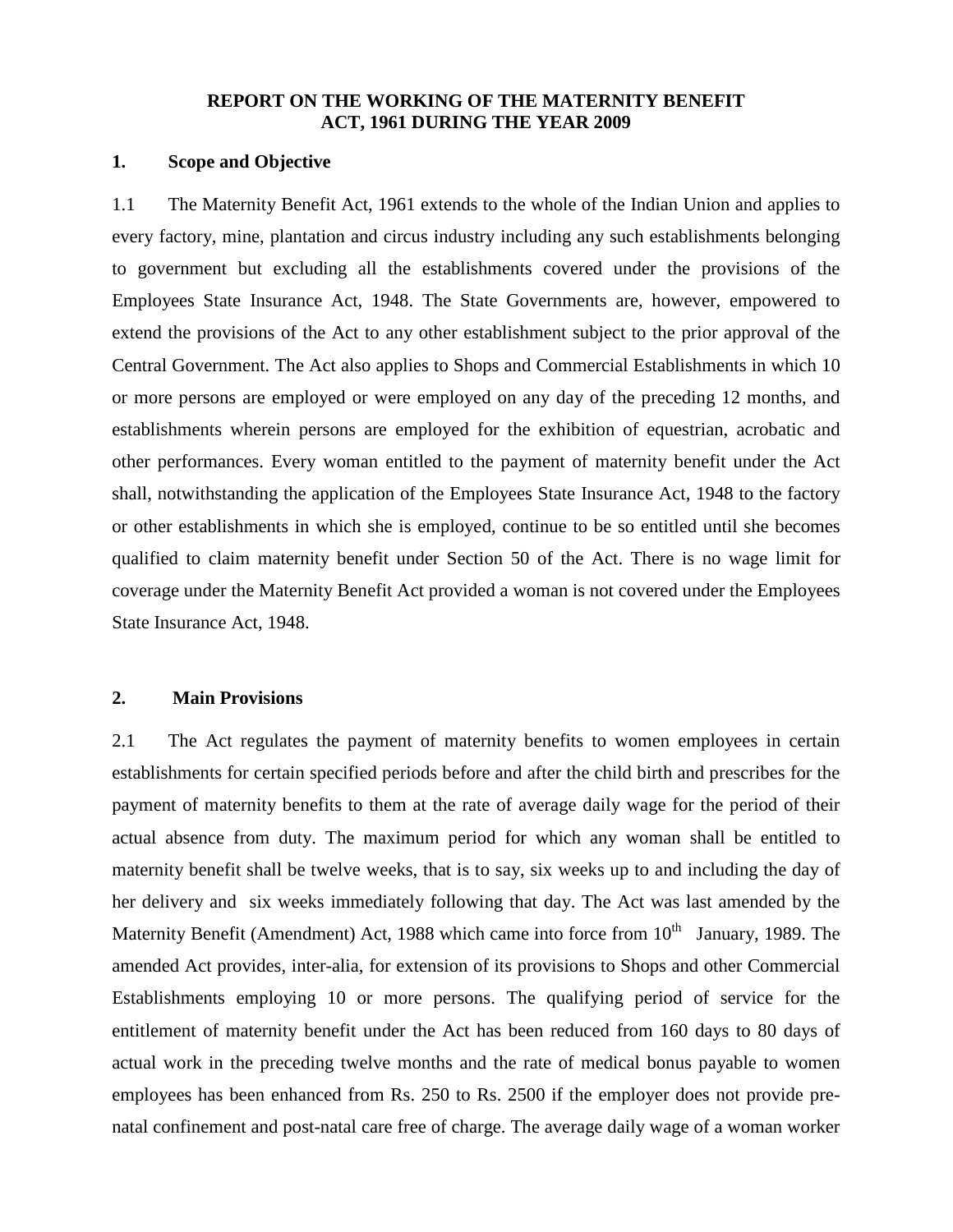for this purpose is to be calculated on the basis of wage earned by her for the days on which she worked during the period of three calendar months immediately preceding the date of her absence on account of maternity and the rate of maternity benefit would be fixed at the average daily wages for three calendar months or minimum wages fixed or revised under the Minimum Wages Act, 1948 or Rs. 10 per day, whichever is higher.

2.2 A provision has also been made for filing of complaints, if any, with the competent court by the aggrieved women workers, or office bearers of a registered trade union of which such women workers are members or a voluntary organisation, or an inspector notified under the Act. The complaints can be filed only with the prior approval of the Inspector. These provisions of the amended Act were brought into force with effect from 10.1.1989. Under the Act, there are also provisions for certain other benefits in case of miscarriage, premature birth or illness arising out of pregnancy.

## **3. Administration of the Act**

3.1 The Central Government is responsible for administration of the provisions of the Act in Mines and in Circus Industry, while the concerned State Governments are responsible for the enforcement of the Act in factories, plantations and other establishments. The Central Government has entrusted the responsibility of administration of the Act to the Chief Labour Commissioner (Central) in respect of Circus Industry.

# **4. Working of the Act during the year 2009**

4.1 In the factory sector, out of 45,499 factories /establishments covered by the Act, 32.87 per cent submitted annual returns (Table-1). The average daily employment of women workers in these establishments was 4,70,692, of which only 2508 (0.53 per cent) claimed maternity benefit during the year 2009. However, 922 claims involving an amount of Rs. 3, 90, 23,418 including special bonus to the tune of Rs. 20, 08,168 were accepted and settled.

4.2 In Plantation Sector, out of 2,456 plantations, 58.35 per cent submitted returns where in 7,39,393 women workers were employed daily. Of the average daily employment of 7,39,393 women workers, 27491 (3.72 per cent) claimed maternity benefit during the year. However, 26,880 claims involving an amount of Rs. 3, 79, 16,626 including special bonus to the tune of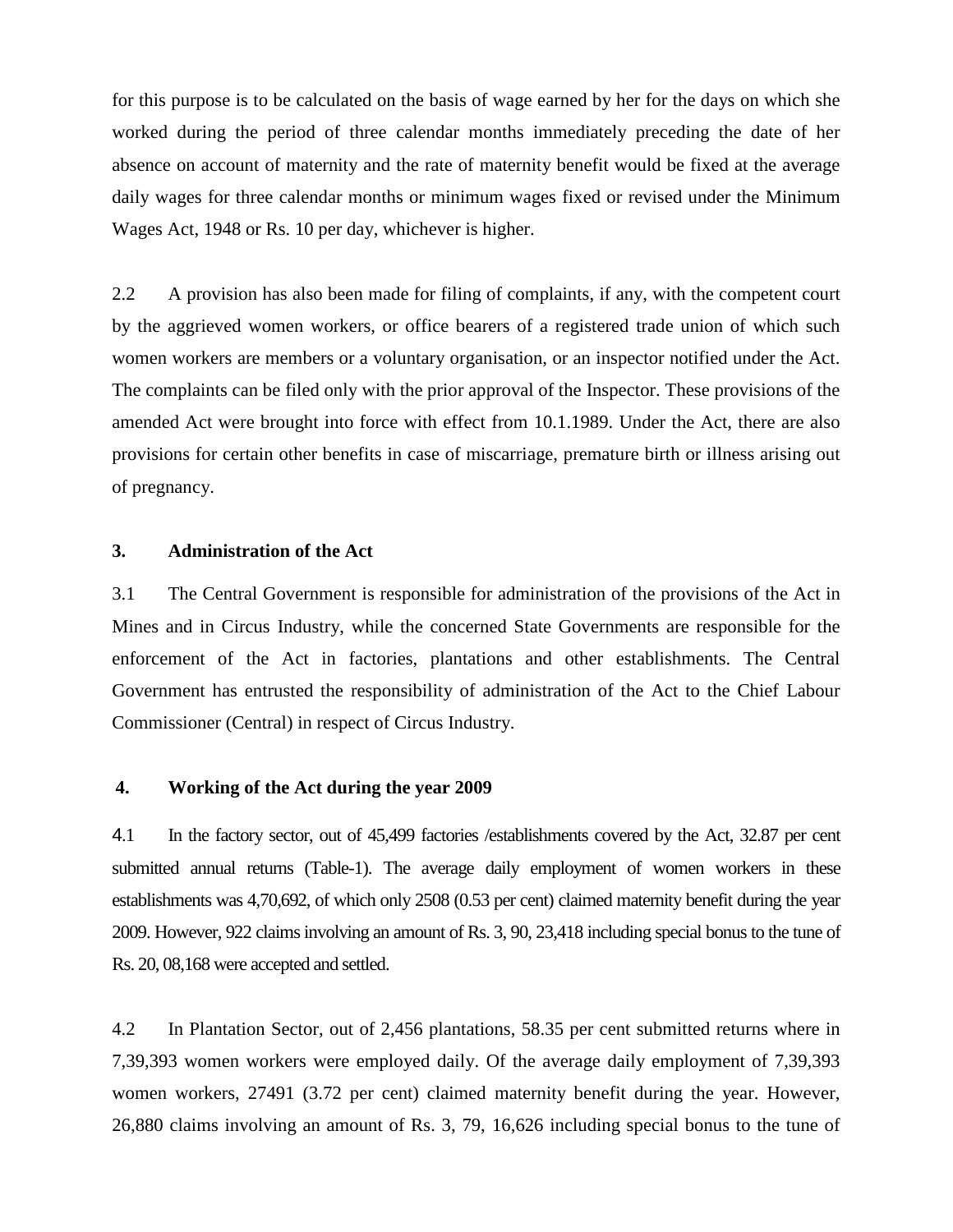Rs. 7, 17,087 were accepted and settled.

4.3 In other establishments, out of 20,681 establishments, only 10.63 per cent submitted returns, in which the average daily employment of women workers was 1, 90,963. Of the average daily employment of 1, 90,963 women workers, 684(0.36 per cent) claimed maternity benefit. However, only 6 claims involving an amount of Rs. 19, 33,095 including special bonus to the tune of Rs. 68,969 were accepted and paid.

4.4 The number of claims made per 100 women workers employed in factories, plantations and other establishment along with the average amount of maternity benefits paid in respect of the units submitting returns are presented in Table 2. While the percentage reflects the incidence of claims per hundred women workers employed, the average amount of maternity benefits paid per accepted claim indicates the extent of incidence of monetary impact per case. The percentage of women workers claiming maternity benefits to the total number of women workers employed in factories was the highest at 22.43 in Uttarakhand, followed by 5.88 in Goa and 3.7 in Rajasthan. In plantations, the highest percentage was in Tripura i.e. 4.37 followed by Assam (3.83) and Kerala (3.16). So far as the other establishments are concerned the aforesaid percentage i.e. 9.84 relates to the state of Himachal Pradesh only. The table also reveals that the highest average amount of maternity benefits paid was Rs. 1,35,179 in Uttar Pradesh in the factory sector and Rs. 15,701 in Tamil Nadu in the plantation sector. In case of other establishments an average amount of Rs. 11,495 was paid as maternity benefits to the women workers in Himachal Pradesh.

4.5 The details relating to the number of complaints received, number of complaints investigated, number of prosecutions launched, number of convictions obtained and the amount of fine levied in factories, plantations and other establishments are given in Table 3. In the facory sector, 2 prosecutions were launched and convictions obtained in Himachal Pradesh. In the plantation sector, 3 complaints were received and investigated in Kerala but no prosecution was launched. In case of other establishments, 9 cases were investigated in Tamil Nadu but no prosecution was launched.

4.6 The statistics pertaining to maternity benefits paid under the Employees' State Insurance Act, 1948 during the year 2008-09 are presented in Table 4. The extent of coverage under the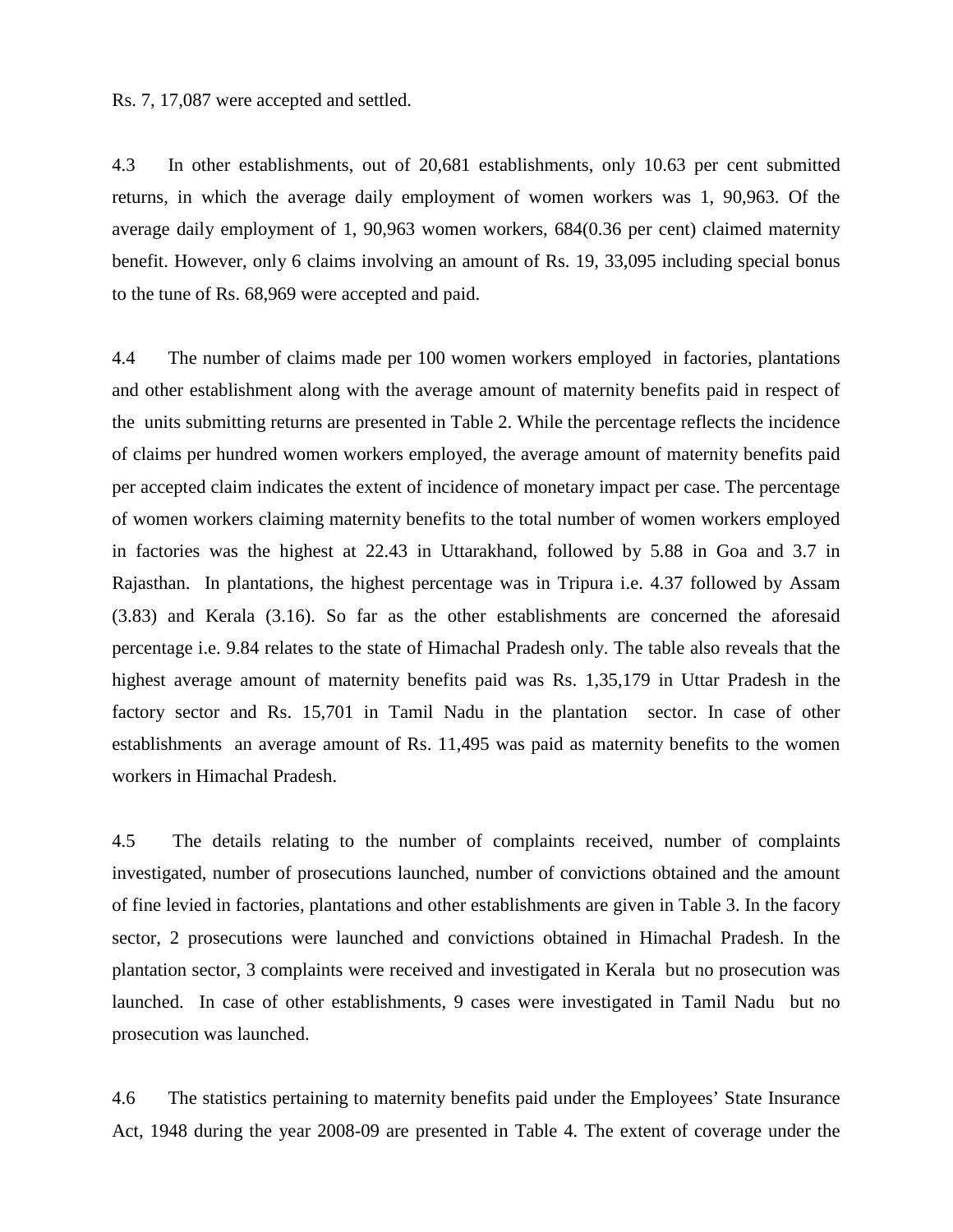Act varied from State to State. The number of women workers who claimed maternity benefit under this Act was the highest in Karnataka 5474 (24.46 per cent) followed by Tamil Nadu 5459 (24.40 per cent), Kerala 3151 (14.08 per cent) and Maharashtra 3040 (13.59). The amount of maternity benefit paid was highest in Tamil Nadu State (Rs.7,31,02,213) followed by Karnataka (Rs. 6,89,97,764), Maharashtra (Rs. 5,45,46,734) and Kerala (Rs. 3,66,99,535) during 2008-09. In all, 22,376 women workers claimed the maternity benefit and Rs. 31,09,74,784 was paid to them as maternity benefit under the ESI Act, 1948.

4.7 Since women workers can claim maternity benefits either under the Maternity Benefit Act, 1961 or under the Employees' State Insurance Act, 1948, the total of the respective figures under these Acts is expected to reflect the progress in the extension of the particular benefit to eligible women workers. The total number of claims paid under the Maternity Benefit Act, 1961 and the Employees' State Insurance Act, 1948 was 50,184 and the total amount paid as maternity benefits under both these statutes comes to Rs. 38,98,47,923 during the year, 2009.

# **5. Limitations of statistics:**

The report is based on the information received from 20 States and 4 Union Territories whereas the Act extends to whole of India. There are States/UTs, such as Arunachal Pradesh, Gujarat, Jammu and Kashmir, Madhya Pradesh, Maharashtra, Manipur, West Bengal, Union Territories of Andaman and Nicobar Islands, Daman & Diu and Puducherry which have not submitted the returns for the year 2009. In view of this, the report may not be truly representative in nature. Similarly, all-India figures in the report may not be truly comparable over the years as the responding States/UTs vary from year to year.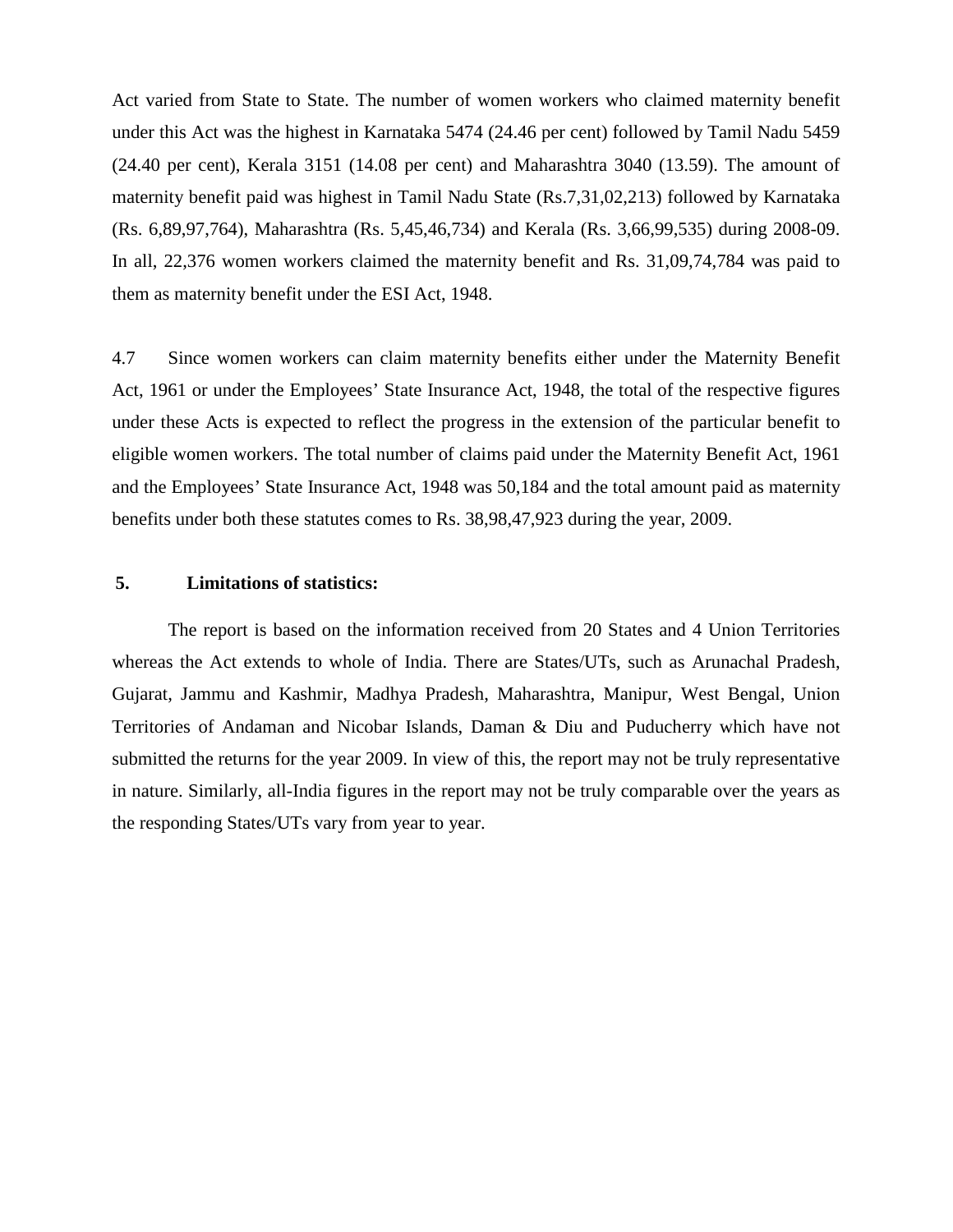|                         | Table-1                                                                                                    |                    |            |                 |               |                     |
|-------------------------|------------------------------------------------------------------------------------------------------------|--------------------|------------|-----------------|---------------|---------------------|
|                         | State-wise maternity benefits paid in Factories, Plantations and Other establishments during the year 2009 |                    |            |                 |               |                     |
|                         | <b>State/Union Territory</b>                                                                               | Number of          | Number of  | Response        | Average No.   | No. of women        |
|                         |                                                                                                            | establish-         | establish- | Rate $(\% )$    | of women      | who claimed         |
|                         |                                                                                                            | ments              | ments      |                 | workers       | maternity           |
|                         |                                                                                                            |                    |            |                 |               |                     |
|                         |                                                                                                            | covered by         | submitting |                 | employed      | benefit during      |
|                         |                                                                                                            | the                | returns    |                 | daily in      | the year            |
|                         |                                                                                                            | Maternity          |            |                 | establish-    |                     |
|                         |                                                                                                            | <b>Benefit Act</b> |            |                 | ments         |                     |
|                         |                                                                                                            |                    |            |                 | submitting    |                     |
|                         |                                                                                                            |                    |            |                 | returns       |                     |
|                         |                                                                                                            |                    |            |                 |               |                     |
|                         |                                                                                                            | $\overline{2}$     | 3          | $\overline{4}$  | 5             | 6                   |
| Ţ.<br>1                 | <b>FACTORIES</b><br>Andhra Pradesh                                                                         | 13054              | 4307       | 32.99           | 59091         | 110(0.19)           |
| $\overline{\mathbf{c}}$ | Assam                                                                                                      |                    |            |                 |               |                     |
| 3                       | <b>Bihar</b>                                                                                               | 11                 | 11         | 100.00          | 50            |                     |
| 4                       | Chhattisgarh                                                                                               | 3065               | 385        | 12.56           | 1105          | 3(0.27)             |
| 5                       | Delhi                                                                                                      | 8014               | 1622       | 20.24           | 4862          | 7(0.14)             |
| 6                       | Goa                                                                                                        | 30                 | 28         | 93.33           | 153           | 9(5.88)             |
| $\overline{7}$          | Haryana<br><b>Himachal Pradesh</b>                                                                         | 653<br>1323        | 639        | 97.86           | 12932<br>2474 | 111(0.86)           |
| 8<br>9                  | Jharkhand                                                                                                  | 314                | 471<br>314 | 35.60<br>100.00 | 5353          | 16(0.65)<br>9(0.17) |
| 10                      | Karnataka                                                                                                  | 12504              | 6078       | 48.61           | 333126        | 555(0.17)           |
| 11                      | Kerala                                                                                                     | 2311               | 667        | 28.86           | 43329         | 1580(3.65)          |
| 12                      | Meghalaya                                                                                                  | 76                 | 56         | 73.68           | 10            |                     |
| 13                      | Orissa                                                                                                     | 658                | 18         | 2.74            | 928           | 14(1.51)            |
| 14                      | Punjab                                                                                                     | 540                | 55         | 10.19           | 509           |                     |
| 15                      | Rajasthan                                                                                                  | 1777               | 11         | 0.62            | 297           | 11(3.70)            |
| 16<br>17                | <b>Tamil Nadu</b><br>Tripura                                                                               | 459                | 160        | 34.86           | 3760          | 1(0.03)             |
| 18                      | Uttarakhand                                                                                                | 218                | 17         | 7.80            | 214           | 48(22.43)           |
| 19                      | <b>Uttar Pradesh</b>                                                                                       | 492                | 118        | 23.98           | 2499          | 34(1.36)            |
| 20                      | Chandigarh                                                                                                 |                    |            |                 |               |                     |
| 21                      | Dadra & Nagar Haveli                                                                                       |                    |            |                 |               |                     |
| 22                      | Mizoram                                                                                                    |                    |            |                 |               |                     |
| 23                      | Nagaland                                                                                                   |                    |            |                 |               |                     |
| 24                      | Lakshadeep                                                                                                 | 45499              | 14957      | 32.87           | 470692        | 2508(0.53)          |
|                         |                                                                                                            | <b>Total</b>       |            |                 |               |                     |
| ц                       | <b>PLANTATIONS</b>                                                                                         |                    |            |                 |               |                     |
| 1<br>2                  | Assam<br><b>Himachal Pradesh</b>                                                                           | 767<br>17          | 540<br>13  | 70.40<br>78.48  | 666694<br>112 | 25516(3.83)         |
| 3                       | Karnataka                                                                                                  |                    |            |                 |               |                     |
| 4                       | Kerala                                                                                                     | 620                | 378        | 60.97           | 27982         | 883(3.16)           |
| 5                       | Tamil Nadu                                                                                                 | 941                | 435        | 48.23           | 37036         | 767(2.07)           |
| 6                       | Tripura                                                                                                    | 106                | 62         | 58.49           | 7442          | 325(4.37)           |
| $\overline{7}$          | Uttarakhand                                                                                                | 5                  | 5          | 100.00          | 127           |                     |
|                         | <b>Total</b>                                                                                               | 2456               | 1433       | 58.35           | 739393        | 27491(3.72)         |
| Ш                       | <b>Other Establishmentss</b>                                                                               |                    |            |                 |               |                     |
| 1<br>2                  | Himachal Pradesh<br>Rajasthan                                                                              | 15718              | 2<br>8     | 0.05            | 61<br>4       | 6(9.84)             |
| 3                       | <b>Tamil Nadu</b>                                                                                          | 4906               | 2189       | 44.62           | 190898        | 678(0.36)           |
| 4                       | Uttarakhand                                                                                                | 57                 |            |                 |               |                     |
|                         | <b>Total</b>                                                                                               | 20681              | 2199       | 10.63           | 190963        | 684(0.36)           |

- = Nil. Note Figures in brackets in col. 6 are percentages with reference to column 5.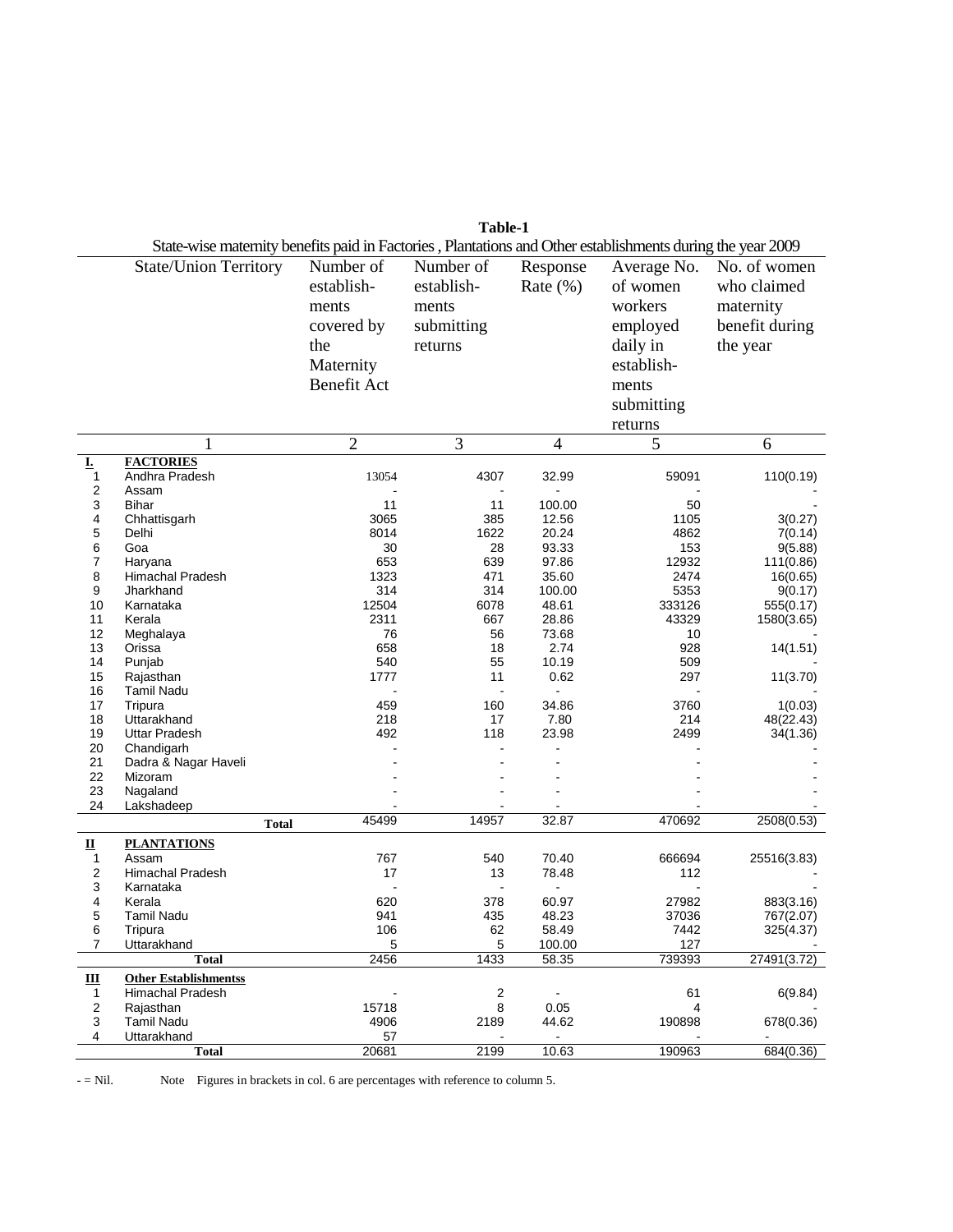#### Table-1-Concld.

|                         | State/Union Territory        | No. of claims accepted and     |                | Number of      | Total amount of | Amount of    |
|-------------------------|------------------------------|--------------------------------|----------------|----------------|-----------------|--------------|
|                         |                              | paid either fully or partially |                | cases in       | maternity       | <b>Bonus</b> |
|                         |                              |                                |                | which          | benefits paid   | (included    |
|                         |                              | Total                          | From           | special        | (in Rs.).       | under        |
|                         |                              |                                |                |                |                 |              |
|                         |                              |                                | Current year   | bonus was      |                 | Col. 10) (in |
|                         |                              |                                | Claims         | paid           |                 | Rs)          |
|                         | 1                            | $\overline{7}$                 | 8              | 9              | 10              | 11           |
| I.                      | <b>FACTORIES</b>             |                                |                |                |                 |              |
| 1                       | Andhra Pradesh               | 110                            | 92             | 11             | 10534428        | 44525        |
| $\overline{2}$          | Assam                        |                                |                |                |                 |              |
| 3                       | Bihar                        |                                | $\overline{a}$ | $\blacksquare$ |                 |              |
| 4                       | Chhattisgarh                 | 3                              | 3              | 3              | 197296          | 27874        |
| 5                       | Delhi                        | $\overline{7}$                 |                | ÷.             | 492179          | 18562        |
| 6                       | Goa                          | 15                             |                | 5              | 263213          | 38120        |
| 7                       | Haryana                      | 111                            | 111            | 97             | 4034241         | 24250        |
| 8                       | Himachal Pradesh             | 16                             |                | 16             | 306617          |              |
| 9                       | Jharkhand                    | 9                              | 9              |                | 425960          |              |
| 10                      | Karnataka                    | 555                            | 475            | 258            | 19272165        | 423253       |
| 11                      | Kerala                       | 5                              | 1              |                | 199521          | 11100        |
| 12                      | Meghalaya                    |                                |                |                |                 |              |
| 13                      | Orissa                       | 14                             |                |                | 280469          |              |
| 14                      | Punjab                       |                                |                |                |                 |              |
| 15                      | Rajasthan                    | 11                             |                |                |                 |              |
| 16                      | <b>Tamil Nadu</b>            |                                |                |                |                 |              |
| 17                      | Tripura                      | $\mathbf{1}$                   | 1              | 1              | 3780            |              |
| 18                      | Uttarakhand                  | 46                             |                |                | 445153          |              |
| 19                      | <b>Uttar Pradesh</b>         | 19                             | 13             | 292            | 2568396         | 1420484      |
| 20                      | Chandigarh                   |                                |                |                |                 |              |
| 21                      | Dadra & Nagar Haveli         |                                |                |                |                 |              |
| 22                      | Mizoram                      |                                |                |                |                 |              |
| 23                      | Nagaland                     |                                |                |                |                 |              |
| 24                      | Lakshadeep                   |                                |                |                |                 |              |
|                         | <b>TOTAL</b>                 | 922                            | 705            | 683            | 39023418        | 2008168      |
| $\overline{\mathbf{u}}$ | <b>PLANTATIONS</b>           |                                |                |                |                 |              |
| 1                       | Assam                        | 25516                          | 2035           | 921            | 32368496        | 717087       |
| $\overline{2}$          | Himachal Pradesh             |                                |                |                |                 |              |
| 3                       | Karnataka                    |                                |                |                |                 |              |
| 4                       | Kerala                       | 883                            | 883            |                | 2159779         |              |
| 5                       | <b>Tamil Nadu</b>            | 156                            | 241            | 13             | 2449333         |              |
| 6                       | Tripura                      | 325                            | 325            | 325            | 939018          |              |
| 7                       | Uttarakhand                  |                                |                |                |                 |              |
|                         | <b>TOTAL</b>                 | 26880                          | 3484           | 1259           | 37916626        | 717087       |
| <b>III</b> OTHER        |                              |                                |                |                |                 |              |
|                         | <b>ESTABLISHMENTS</b>        |                                |                |                |                 |              |
|                         | <b>Himachal Pradesh</b><br>1 | 6                              |                | 4              | 68969           | 68969        |
|                         | 2<br>Rajasthan               |                                |                |                |                 |              |
|                         | 3<br><b>Tamil Nadu</b>       |                                |                |                | 1864126         |              |
|                         | 4<br>Uttarakhand             |                                |                |                |                 |              |
|                         | <b>Total</b>                 | 6                              | $\overline{a}$ | $\overline{4}$ | 1933095         | 68969        |
|                         |                              |                                |                |                |                 |              |

- = Nil. Note Figures in brackets are percentage of column 5.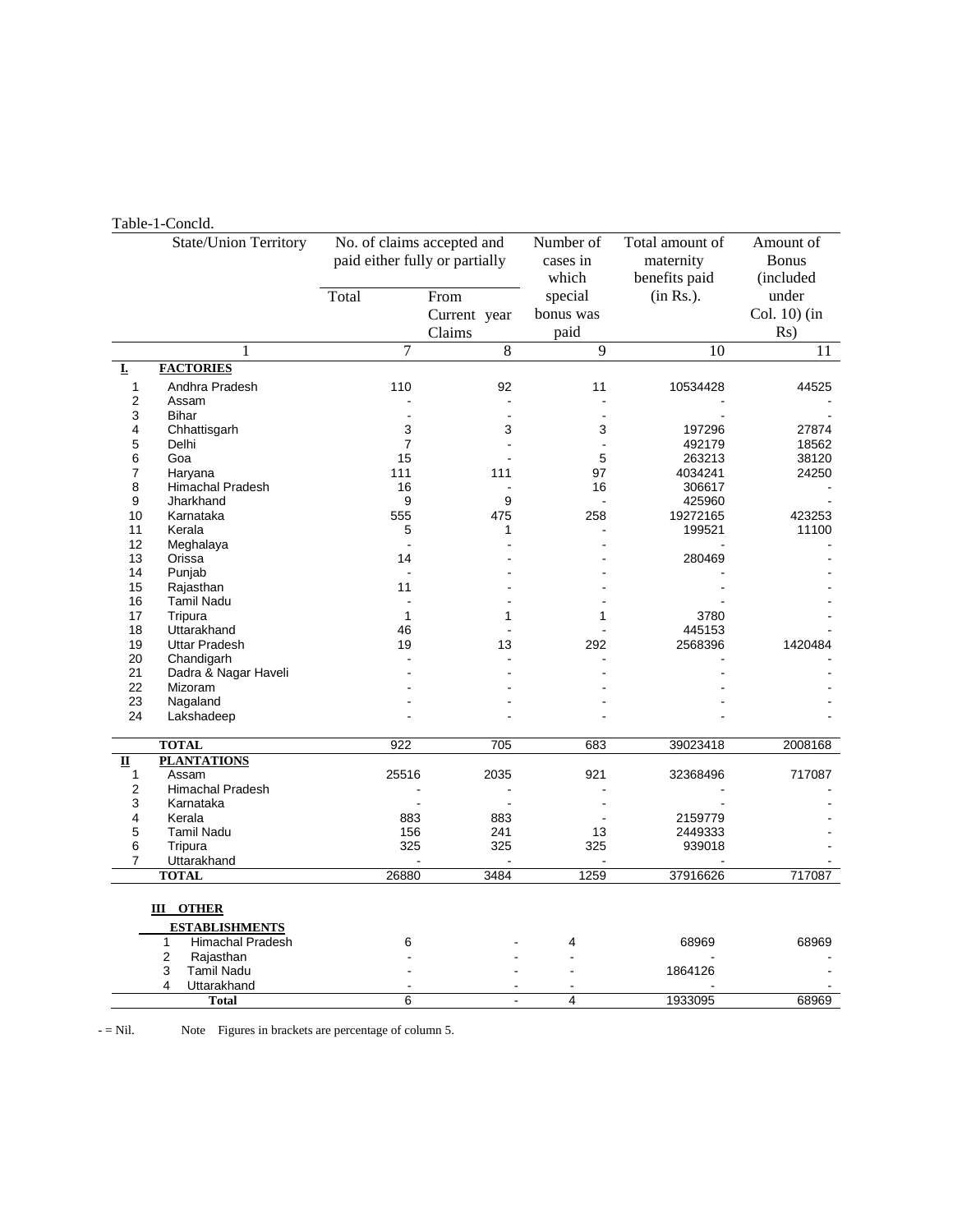|                | Percentage of claims made and the average amount of maternity benefits<br>paid in Factories, Plantations and Others (By States) during the year 2009 |                               |                                      |  |  |  |
|----------------|------------------------------------------------------------------------------------------------------------------------------------------------------|-------------------------------|--------------------------------------|--|--|--|
|                | <b>State/Union Territory</b>                                                                                                                         | Claims made and Benefits paid |                                      |  |  |  |
|                |                                                                                                                                                      | No. of claims made per        | Average amount of maternity benefits |  |  |  |
|                |                                                                                                                                                      | 100 women workers             | paid per accepted claim (in Rs.)     |  |  |  |
|                |                                                                                                                                                      | employed                      |                                      |  |  |  |
|                |                                                                                                                                                      |                               |                                      |  |  |  |
|                |                                                                                                                                                      | ( %)                          |                                      |  |  |  |
|                | 1                                                                                                                                                    | $\overline{2}$                | $\mathfrak{Z}$                       |  |  |  |
|                | <b>I. FACTORIES</b>                                                                                                                                  |                               |                                      |  |  |  |
| 1              | Andhra Pradesh                                                                                                                                       | 0.19                          | 95768                                |  |  |  |
| $\overline{2}$ | Assam                                                                                                                                                | $\sim$                        | $\sim$                               |  |  |  |
| 3              | <b>Bihar</b>                                                                                                                                         |                               |                                      |  |  |  |
| 4              | Chhattisgarh                                                                                                                                         | 0.27                          | 65765                                |  |  |  |
| 5              | Delhi                                                                                                                                                | 0.14                          | 70311                                |  |  |  |
| 6              | Goa                                                                                                                                                  | 9.80                          | 17548                                |  |  |  |
| $\overline{7}$ | Haryana                                                                                                                                              | 0.86                          | 36345                                |  |  |  |
| 8              | Himachal Pradesh                                                                                                                                     | 0.65                          | 19164                                |  |  |  |
| 9              | Jharkhand                                                                                                                                            | 0.17                          | 47329                                |  |  |  |
| 10             | Karnataka                                                                                                                                            | 0.17                          | 34725                                |  |  |  |
| 11             | Kerala                                                                                                                                               | 0.01                          | 39904                                |  |  |  |
| 12<br>13       | Meghalaya<br>Orissa                                                                                                                                  | $\sim$<br>1.51                | $\blacksquare$<br>20034              |  |  |  |
| 14             | Punjab                                                                                                                                               |                               |                                      |  |  |  |
| 15             | Rajasthan                                                                                                                                            | 3.70                          | ä,                                   |  |  |  |
| 16             | <b>Tamil Nadu</b>                                                                                                                                    |                               |                                      |  |  |  |
| 17             | Tripura                                                                                                                                              | 0.03                          | 3780                                 |  |  |  |
| 18             | Uttarakhand                                                                                                                                          | 21.50                         | 9677                                 |  |  |  |
| 19             | <b>Uttar Pradesh</b>                                                                                                                                 | 0.76                          | 135179                               |  |  |  |
| 20             | Chandigarh                                                                                                                                           |                               |                                      |  |  |  |
| 21             | Dadra & Nagar Haveli                                                                                                                                 |                               |                                      |  |  |  |
| 22             | Mizoram                                                                                                                                              |                               |                                      |  |  |  |
| 23             | Nagaland                                                                                                                                             |                               |                                      |  |  |  |
| 24             | Lakshadeep                                                                                                                                           |                               |                                      |  |  |  |
|                | <b>Total</b>                                                                                                                                         | 0.20                          | 42836                                |  |  |  |
|                | <b>II. PLANTATIONS</b>                                                                                                                               |                               |                                      |  |  |  |
| $\mathbf{1}$   | Assam                                                                                                                                                | 3.83                          | 1269                                 |  |  |  |
| $\overline{2}$ | <b>Himachal Pradesh</b>                                                                                                                              | $\sim$                        | $\mathbf{r}$                         |  |  |  |
| 3              | Karnataka                                                                                                                                            | $\blacksquare$                | $\sim$                               |  |  |  |
| 4              | Kerala                                                                                                                                               | 3.16                          | 2446                                 |  |  |  |
| 5<br>6         | <b>Tamil Nadu</b>                                                                                                                                    | 0.42<br>4.37                  | 15701<br>2889                        |  |  |  |
| $\overline{7}$ | Tripura<br>Uttarakhand                                                                                                                               |                               |                                      |  |  |  |
|                |                                                                                                                                                      |                               |                                      |  |  |  |
|                | <b>Total</b>                                                                                                                                         | 3.64                          | 1411                                 |  |  |  |
|                |                                                                                                                                                      |                               |                                      |  |  |  |
|                | <b>III. OTHER</b><br><b>ESTABLISHMENTS</b>                                                                                                           |                               |                                      |  |  |  |
| 1              | Himachal Pradesh                                                                                                                                     | 9.84                          | 11495                                |  |  |  |
| 2              | Rajasthan                                                                                                                                            |                               |                                      |  |  |  |
| 3              | <b>Tamil Nadu</b>                                                                                                                                    |                               |                                      |  |  |  |
| 4              | Uttarakhand                                                                                                                                          |                               |                                      |  |  |  |
|                |                                                                                                                                                      |                               |                                      |  |  |  |
|                | <b>Total</b>                                                                                                                                         | 9.84                          | 11495                                |  |  |  |

**Table-2** Percentage of claims made and the average amount of maternity benefits

 $- = Nil.$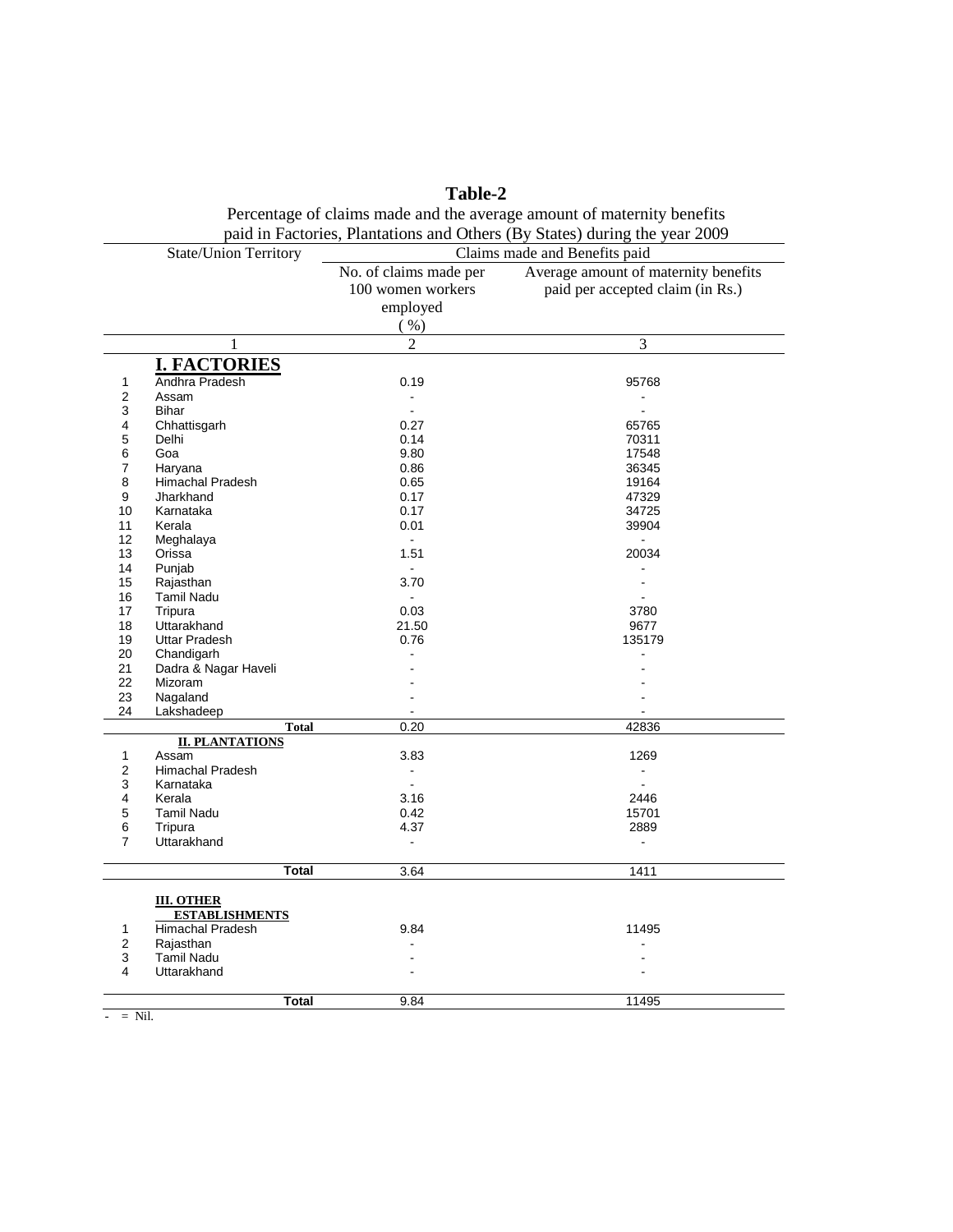**TABLE - 3** Number of complaints received and prosecutions launched in Plantations (By States) during the year 2009

|                         | <b>State/Union Territory</b> | No. of         | No. of complaints | No. of       | No. of       | Amount         |
|-------------------------|------------------------------|----------------|-------------------|--------------|--------------|----------------|
|                         |                              | complaints     | investigated      | prosecutions | convictions  | of fine        |
|                         |                              | received       |                   | launched     | obtained     |                |
|                         |                              |                |                   |              |              | levied (Rs.)   |
|                         | <b>FACTORIES</b>             |                |                   |              |              |                |
| 1                       | Andhra Pradesh               |                |                   |              |              |                |
| 2                       | Assam                        |                |                   |              |              |                |
| 3                       | <b>Bihar</b>                 |                |                   |              |              |                |
| 4                       | Chhattisgarh                 |                |                   |              |              |                |
| 5                       | Delhi                        |                |                   |              |              |                |
| 6                       | Goa                          |                |                   |              |              |                |
| 7                       | Haryana                      |                |                   |              |              |                |
| 8                       | Himachal Pradesh             |                |                   | 2            | 2            | 3000           |
| 9                       | Jharkhand                    |                |                   |              |              |                |
| 10                      | Karnataka                    |                |                   |              |              |                |
| 11                      | Kerala                       |                |                   |              |              |                |
| 12                      | Meghalaya                    |                |                   |              |              |                |
| 13                      | Orissa                       |                |                   |              |              |                |
| 14                      | Punjab                       |                |                   |              |              |                |
| 15                      | Rajasthan                    |                |                   |              |              |                |
| 16                      | Tamil Nadu                   |                |                   |              |              |                |
| 17                      | Tripura                      |                |                   |              |              |                |
| 18                      | Uttarakhand                  |                |                   |              |              |                |
| 19                      | <b>Uttar Pradesh</b>         |                |                   |              |              |                |
| 20                      | Chandigarh                   |                |                   |              |              |                |
| 21                      | Dadra & Nagar Haveli         |                |                   |              |              |                |
| 22                      | Mizoram                      |                |                   |              |              |                |
| 23                      | Nagaland                     |                |                   |              |              |                |
| 24                      | Lakshadeep                   |                |                   |              |              |                |
|                         | <b>Total</b>                 |                | $\blacksquare$    | 2            | 2            | 3000           |
|                         | <b>PLANTATIONS</b>           |                |                   |              |              |                |
| $\frac{11}{1}$          | Assam                        |                |                   |              |              |                |
| $\overline{\mathbf{c}}$ | Himachal Pradesh             |                |                   |              |              |                |
| 3                       | Karnataka                    |                |                   |              |              |                |
| $\overline{4}$          | Kerala                       | 3              | 3                 |              |              |                |
| 5                       | Tamil Nadu                   |                |                   |              |              |                |
| 6                       | Tripura                      |                |                   |              |              |                |
| $\overline{7}$          | Uttarakhand                  |                |                   |              |              |                |
|                         | <b>Total</b>                 | $\overline{3}$ | 3                 |              | $\mathbf{r}$ | $\sim$         |
|                         |                              |                |                   |              |              |                |
|                         |                              |                |                   |              |              |                |
| Ш                       | <b>OTHER ESTABLISHMENTS</b>  |                |                   |              |              |                |
| $\mathbf{1}$            | <b>Himachal Pradesh</b>      |                |                   |              |              |                |
| 2                       | Rajasthan                    |                |                   |              |              |                |
| 3                       | <b>Tamil Nadu</b>            | 5              | 9                 |              | 6            | 5750           |
| 4                       | Uttarakhand                  |                |                   |              |              | $\blacksquare$ |

**Total** 5 5 9 5750

 $-$  = Nil